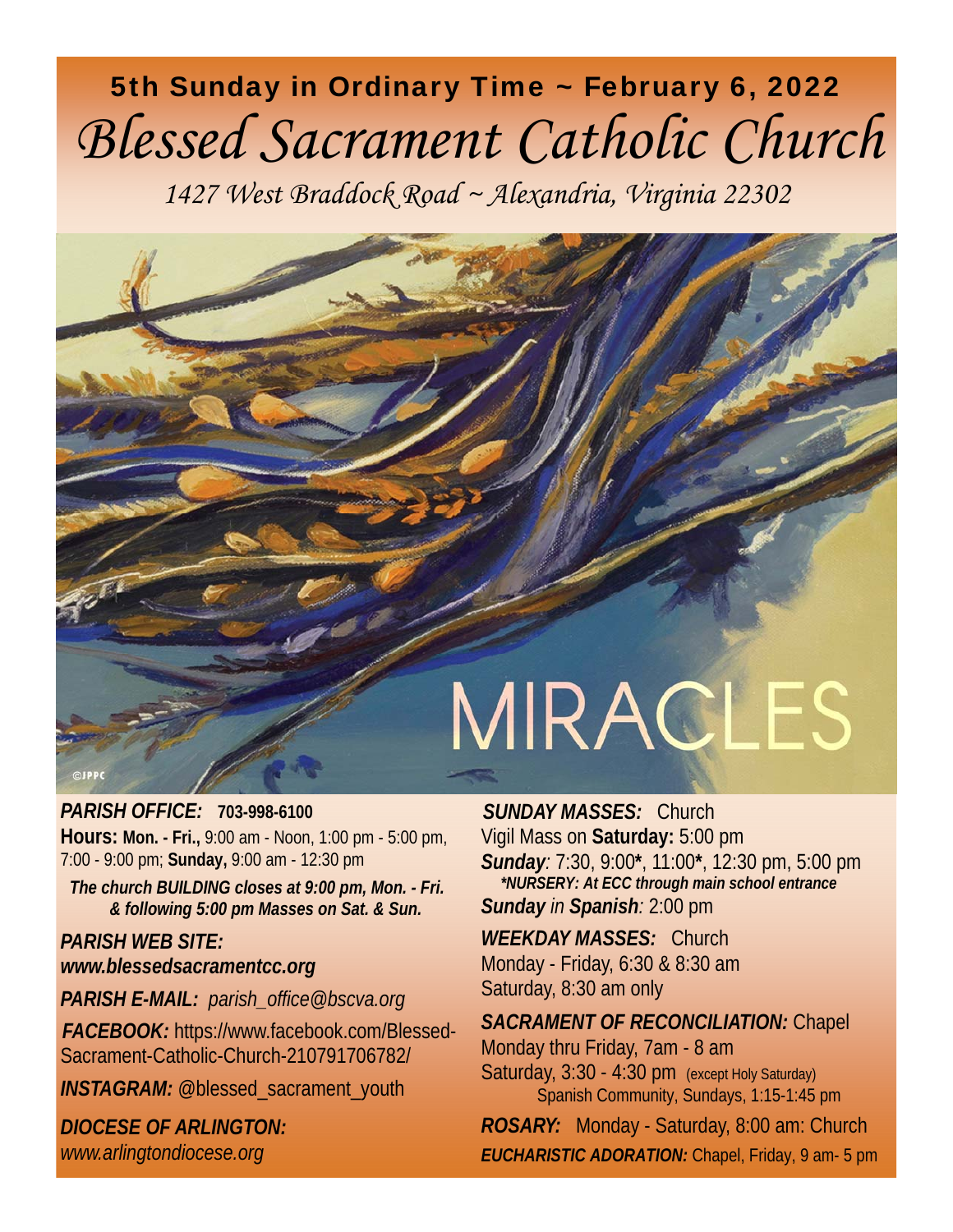#### *PARISH CLERGY:*

Rev. John D. Kelly, Pastor Rev. Mark Carrier, Parochial Vicar Rev. Guillermo Gonzalez, Parochial Vicar Rev. Thomas Yehl, Y.A., Parochial Vicar

#### *PARISH STAFF:*

**BLESSED SACRAMENT SCHOOL THEFT** Alexandria, VA

John McCrary, Director of Music/Coordinator of Liturgy Susan Doyle, Director of Religious Education Marie Niernberger, Bulletin Editor / Liturgical Environment

*YOUTH RELIGIOUS EDUCATION (CCD):* (September - May) *Grades Pre-K-8 Parishioner Registration NOW OPEN!* See the **FAITH FORMATION** page of the parish website for further information.

*BAPTISM OF CHILDREN:* Celebrations are held on one Saturday per month. A parent and godparent preparation program is required. Arrangements should be made at least 3 months prior to the baby's due date. Call the parish office.

*SACRAMENT OF MARRIAGE:* The preparation program must begin *not less than* six (6) months in advance. For weddings celebrated in this church, we cannot confirm a wedding date until after the first appointment with a priest. Call the parish office.

*CHRISTIAN INITIATION OF ADULTS (RCIA):* Questions? Call parish office or email: *sdoyle@bscva.org* 

*PRAYERS AT MASS FOR THE SICK OR RECENTLY DECEASED:* Call the parish office for mention at Sunday Masses.

*MASS CARDS:* Available, in person, at the parish office during regular hours.

FAITH DIRECT®

inspiring secure giving  $^{\circ}$ 

## *BLESSED SACRAMENT SCHOOL & EARLY CHILDHOOD CENTER*

*"To create an educated community to serve Christ and one another with integrity and respect."* 

**Katherine Chelak, principal**  1417 West Braddock Road, Alexandria, VA 22302 *703-998-4170 www.bssva.org*

*www.FaithDirect.net* ~ Our church code: **VA 12**. Your *ONLINE* gifts through *FaithDirect* will help our parish finances throughout the year.

# *Offertory Collection*

Our Offertory Collection for *January 23rd* was **\$27,513.45.** This does includes *FaithDirect.*  We also collected \$138.00 - Poor Box, \$145.00 - Building Repairs, \$258.00 - Quinn School Endowment, \$15.00 - *ALIVE!, Inc.,* and \$3,023.00 - The Church in Latin America.

### *SECOND COLLECTION Today ~ FEBRUARY 5th & 6th*

Benefits the **Arlington Catholic Herald,** our diocesan newspaper & online news source. Please use your pink envelope, FaithDirect or place a donation in the white basket at the entrance of the church. Thank you!

## *2022 BISHOP'S LENTEN APPEAL (BLA) BEGINS! "Do this in remembrance of me."*

After reflecting upon the blessings God has given you, please prayerfully consider a pledge. The BLA funds programs and ministries that serve thousands of people in our diocese. Through the inspiration of the BLA theme, let us remember the tender nature of Christ as together we give of ourselves to others. You make a gift at: *www.arlingtondiocese.org* or scan the QR code.



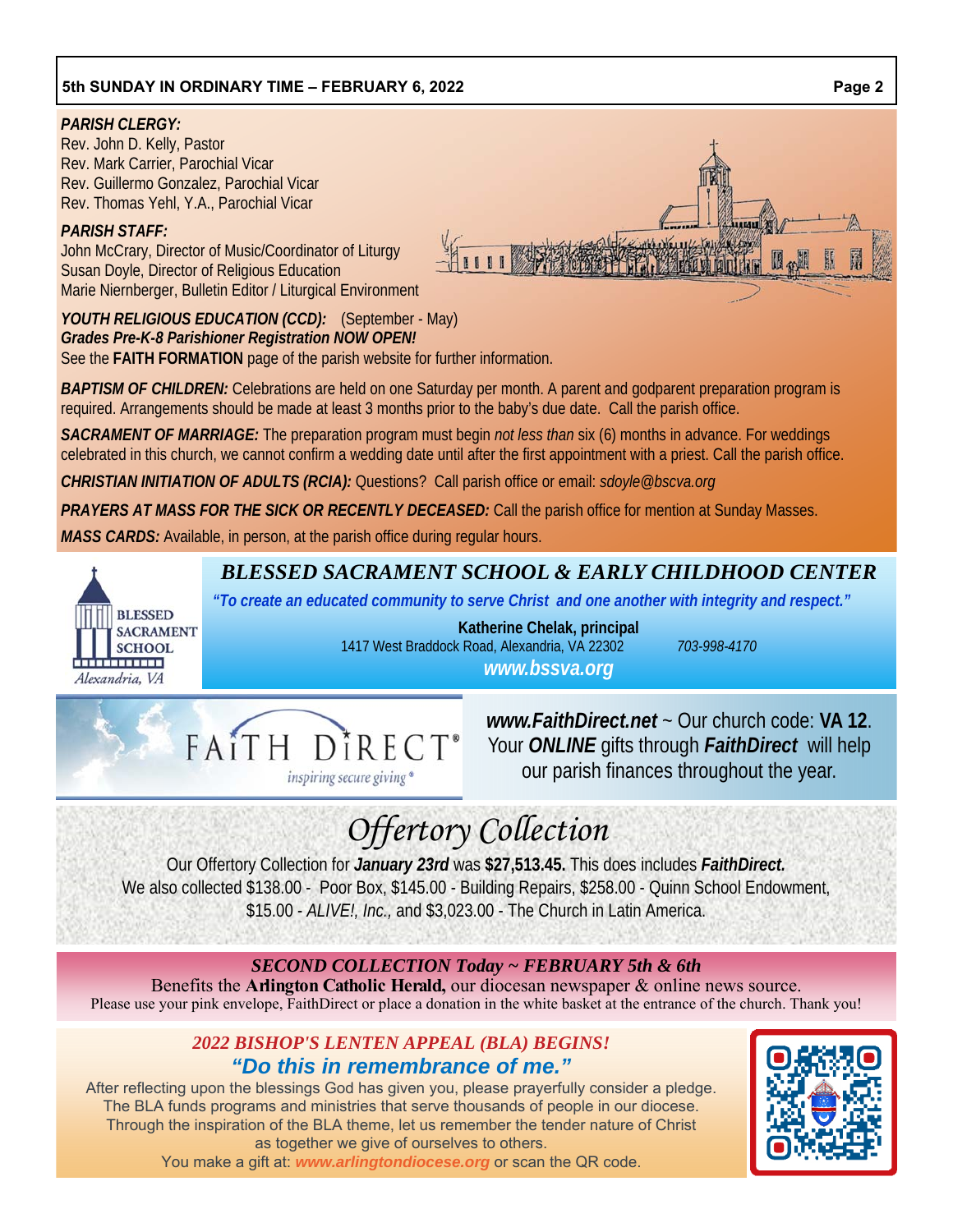

Fifth Sunday in Ordinary Time

## *Dear Good People of Blessed Sacrament,*

 I hope my monthly letter finds all of you well and enjoying these days of winter. We have had some beautiful snow falls and plenty of cold so I guess I'm ready to think about the coming of spring. This month of February is traditionally dedicated to the Holy Family. We think of Jesus, Mary and Joseph and how their faith in God sustained them and filled their home and all their daily activities. We ask that through their intercession we will always cherish our families and the gift of sharing our faith with them.

February 2<sup>nd</sup> was the Feast of the Presentation of the Blessed Virgin Mary and also known as Candlemas Day. In many countries this feast ends the Christmas season and also on this day candles are blessed to celebrate the purity of Christ and Our Lady and that Jesus is the Light of the World. February 3<sup>rd</sup> was the Feast of Saint Blaise and we received a blessing to seek his intercession to protect us from ailments of the throat. As Catholics we are so fortunate to have so many beautiful and touching expressions of our faith to inspire our journey with the Lord.

 This is Catholic Schools Week throughout the country and we were treated to some of our Blessed Sacrament School students speaking at all our Masses last weekend. Our school is noted for its academic excellence and we cherish it for the Catholic faith that is taught there. We are grateful to all our faculty and staff, our parents and you our parish members for your support of our school and our efforts to form the future members of our church.

 Today is Scout Sunday and our parish boys and girls who are part of the Scouting program are being recognized at the 9 a.m. Mass. We are proud of you young people and your commitment to the ideals of scouting and the call to serve others.

 Our parish second grade boys and girls will be receiving the Sacrament of Penance for the first time on Saturday, February  $12^{th}$ . Please pray for them as they encounter the Lord's loving mercy and forgiveness. They are preparing for their First Holy Communion this spring.

 The parish women's group, Magnificat, will begin their spring session of meetings this month and we all invite all women of the parish to be a part of this faith-formation program.

 Thanks to Logan O'Shea and our Blessed Sacrament Knights of Columbus, doughnuts have returned to Sunday mornings after a long absence due to the pandemic. I saw lots of happy children (and adults!) last Sunday carrying their baked treasures. The little pleasures of life, huh?

 The Bishop's Lenten Appeal is well underway and I thank all of you who have already responded with a pledge. Our parish is known for our generous support and I am so grateful to you. The work of spreading the faith depends on these programs and ministries which the BLA funds.

The Roaring 2020's is the theme this year for our Blessed Sacrament School auction on February  $26<sup>th</sup>$ . It is always a fun night with incredible food, lots of fun items to bid on and the chance to support our wonderful school. Know you are welcome to be a part of this great event.

 I pray it is a good month for you and I ask for your continued prayers as our observance of Lent draws near. God protect and keep you safe as we give glory to Him in thought, word and deed!

Lovingly yours in the Lord,

*Rev. John Kelly*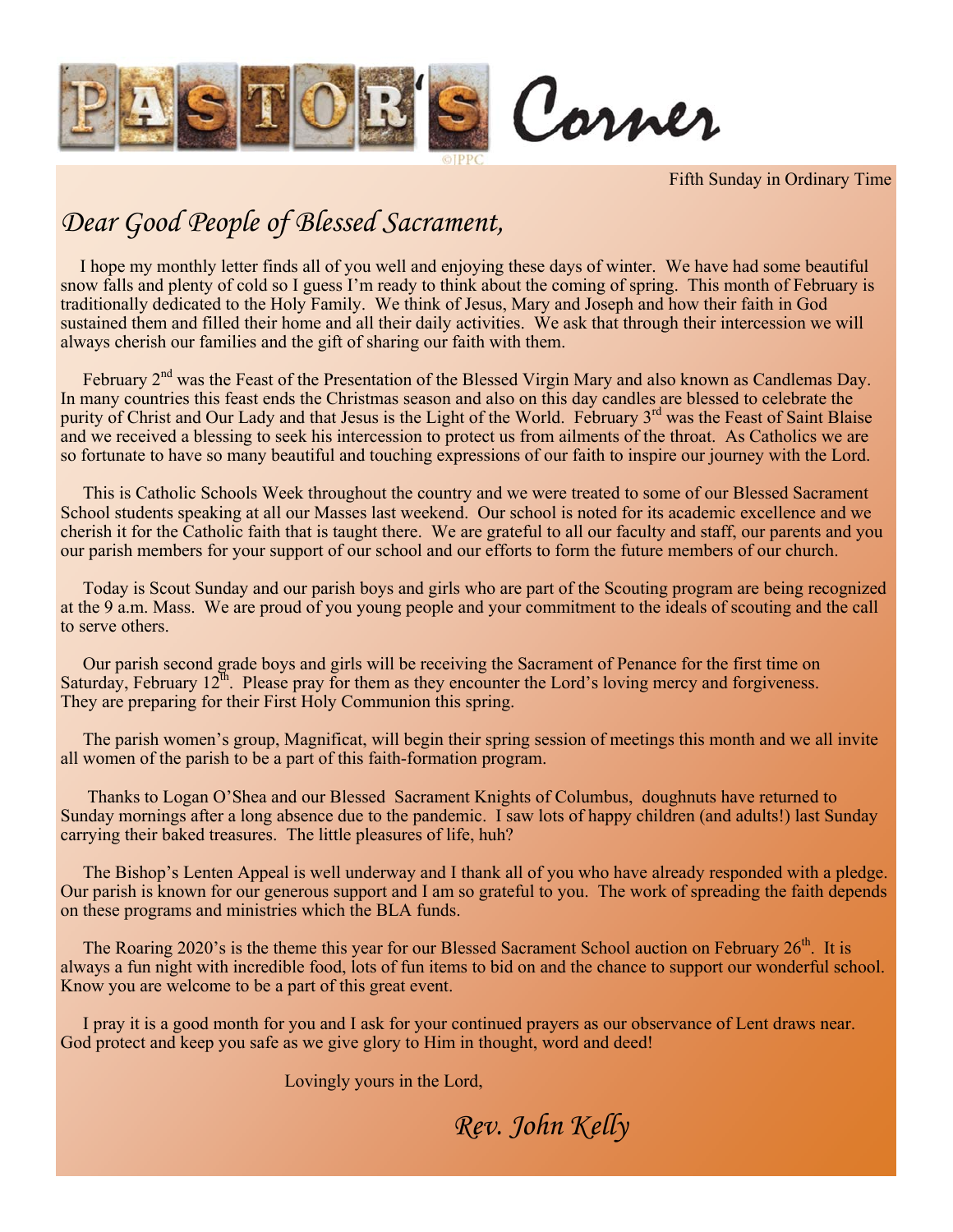### **MASS INTENTIONS**

| SUNDAY, FEBRUARY 6 - FIFTH SUNDAY IN ORDINARY TIME<br>J Donald Fosdick+ (Mary Lee Charles)<br>$7:30$ am $\sim$<br>For the Welfare & Intentions of Pope Francis<br>$9:00$ am $\sim$<br>Joe Braddock+ (Bertha Braddock)<br>11:00 am $\sim$<br>Linda & Dick DuBois+ (Barbour Family)<br>12:30 pm $\sim$<br>Jose Luis Garcia+ (Patricia Campos)<br>$2:00 \text{ pm}$ ~<br>5:00 pm $\sim$<br>Mass for the People |  |
|-------------------------------------------------------------------------------------------------------------------------------------------------------------------------------------------------------------------------------------------------------------------------------------------------------------------------------------------------------------------------------------------------------------|--|
| MONDAY, FEBRUARY 7 - Weekday<br>6:30 am ~ Kevin M Fitzgerald+ (Ed Andrews)<br>Mry Ann Fischer+ (Mary Jo Johnson)<br>$8:30$ am $\sim$                                                                                                                                                                                                                                                                        |  |
| TUESDAY, FEBRUARY 8 - Sts. Jerome Emiliani; Josephine Bakhita<br>6:30 am ~ James Robinson Wiant+ (Frances Holland)<br>8:30 am ~ Betty Lou Calley+ (Connie & Bud Hart)                                                                                                                                                                                                                                       |  |
| WEDNESDAY, FEBRUARY 9 - Weekday<br>6:30 am ~ Ana Hembrador+ (Rica Rice)<br>Spec Int - Bernadette Troy (Molloy Family)<br>$8:30$ am $\sim$                                                                                                                                                                                                                                                                   |  |
| THURSDAY, FEBRUARY 10 - Saint Scholastica<br>6:30 am ~ Robert Francis+ (Eileen & Joseph Malone)<br>8:30 am ~ Michael Biondi+ (Patricia McArtor)                                                                                                                                                                                                                                                             |  |
| FRIDAY, FEBRUARY 11 - Our Lady of Lourdes<br>6:30 am ~ Dr Joseph Braddock (Ed Andrews)<br>8:30 am ~ Priest's Intention                                                                                                                                                                                                                                                                                      |  |
| SATURDAY, FEBRUARY 12 - Weekday<br>$8:30$ am $\sim$<br>Spec Int - Fr Thomas Ferguson (Monika Felock)<br>5:00 pm ~ Mass for the People                                                                                                                                                                                                                                                                       |  |
| SUNDAY, FEBRUARY 13 - SIXTH SUNDAY IN ORDINARY TIME<br>Spec Int - Marilyn Niernberger<br>$7:30$ am $\sim$<br>Janet Pipilo+ (Linda Pipilo)<br>$9:00$ am $\sim$<br>11:00 am ~ For the Welfare & Intentions of Pope Francis<br>Christina Hamusaal Doumau, $\left V_{\text{ell}}\right $ , Eamily<br>$10.20 \text{ mm}$                                                                                         |  |

- 12:30 pm ~ **Christina Harwood Downey+** (Kelly Family)
- 2:00 pm ~ **Gaston Campos Barriga+** (Patricia Campos)
- 5:00 pm ~ **John H. Farnham, Jr+** (John & Ellen Farnham)



## *Saint Joseph, Pray for Us and Pray for Our Priests*

**Pray for the defense, advocacy and protection of priests.** 

> *Let us pray each day for a priest of the diocese (listed in alphabetical order):*

**Sunday, 02/06 -** Rev. Christopher J. Pollard **Monday, 02/07 -** Rev. Marcus A. Pollard **Tuesday, 02/08 -** Very Rev. Patrick L. Posey, VF **Wednesday, 02/09 -** Rev. Juan a. Puigbo **Thursday, 02/10 -** Rev. Luis Quinones **Friday, 02/11 -** Rev. Joseph M. Rampino **Saturday, 02/12 -** Rev. M. Paul Richardson (Ret.)

## *Readings for the Week*

- *Sunday, 2/6:* Is 6:1-2a, 3-8; Ps 138:1-2, 2-3, 4-5, 7-8; 1 Cor 15:1-11 or 1 Cor 15:3-8, 11; Lk 5:1-11
- *Monday:* 1 Kgs 8:1-7, 9-13; Ps 132:6-7, 8-10; Mk 6:53-56

*Tuesday:* 1 Kgs 8:22-23, 27-30; Ps 84:3, 4, 5, 10, 11; Mk 7:1-13

- *Wednesday:* 1 Kgs 10:1-10; Ps 37:5-6, 30-31, 39-40; Mk 7:14-23
- *Thursday:* 1 Kgs 11:4-13; Ps 106:3-4, 35-36, 37, 40; Mk 7:24-30

*Friday:* 1 Kgs 11:29-32; 12:19; Ps 81:10-11ab, 12-13, 14-15; Mk 7:31-37

*Saturday:* 1 Kgs 12:26-32; 13:33-34; Ps 106:6-7ab, 19-20, 21-22; Mk 8:1-10

*Sunday, 2/13:* Jer 17:5-8; Ps 1:1-2, 3, 4, 6; 1 Cor 15:12, 16-20; Lk 6:17, 20-26



## **FRIDAY EUCHARISTIC ADORATION**

Visit with our Lord in the Blessed Sacrament on **Fridays**. Come to pray any time, but mid-day & afternoon visits are most needed.

The *Daily Chapel* is open from **Exposition at 9:00 am**  until **Benediction** & **Reposition** at **5:00 pm***.* 

*~~~~~~~~~~~~~~~~~~~~~~~~~~~~~~~~~~~~~~~~ Please let someone in the parish office know if there is no one else in the chapel and you have to leave. Thank you.* 

*~~~~~~~~~~~~~~~~~~~~~~~~~~~~~~~~~~~~~~~~*  **Please prayerfully consider scheduling an hour in prayer at Adoration on Fridays. We would like to maintain a list & schedule to assure that there is always someone at prayer with our Lord.**  Please contact Jenny Grover ~ Email or Call: *jdrivera7@aol.com / (202)669-7214* 

*~~~~~~~~~~~~~~~~~~~~~~~~~~~~~~~~~~~~~~~~*  **CHILDREN'S HOLY HOUR**  *Weekly ~ 2:00 - 3:00 pm*  **Parents are welcome to bring** 

**young children to adore our Lord.** 

*(Please know that the Chapel may be noisier than usual during this time.)*  Need some children's prayer ideas? Contact Susan Doyle in the parish office.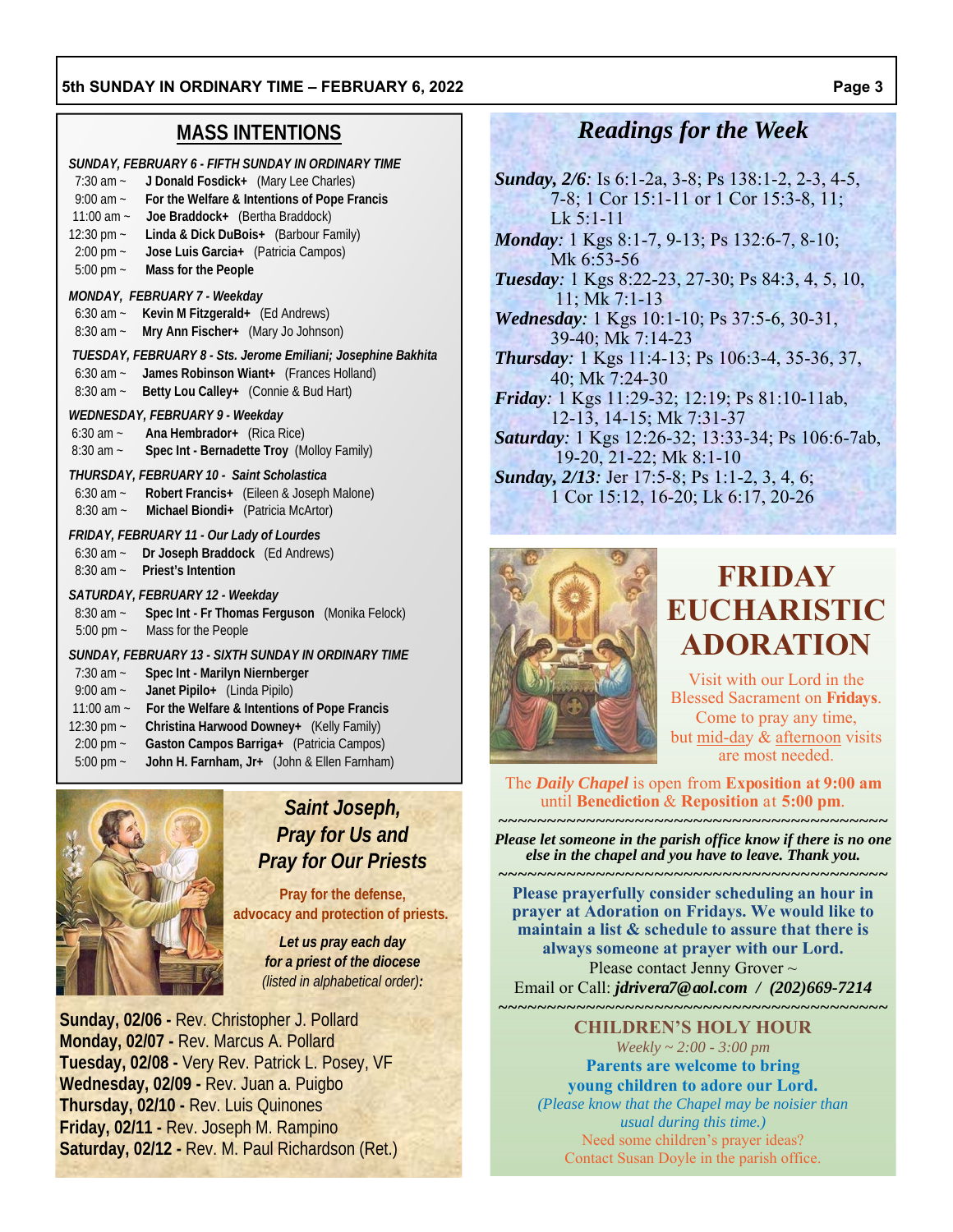

**MALCOLM ALLS MARIA JUAREZ ASCENCIO AIDA BALDERRAMA IAN BALLUTIS FR. MICHAEL J. BAZAN MICHAEL HART FRANCES HOLLAND PATSY LAYER FRANK McDERMOTT JAMES McTAGUE BRUCE MILLER** 

**MARY MILLER MARILYN NIERNBERGER NORMA RAFFAELE ANA RAMOS KATHERINE SENIA JOHN W. STEELE TIM TOBIN MAUREEN WAHL VINCE WHITMORE** 

> *(Please call the parish office with additions & deletions)*

*Please join us in prayer as we ask for God's guidance & protection of troops, law enforcement, EMT's, firefighters, healthcare workers or anyone serving in harm's way. (Please call the parish office to include or delete a name on this list.)*



 *Cole Barry, Ryan Barnett, Michael Bouffard, Jason Brooks, Macine Browning, Joseph R. Byrns, Cady Byrnes, Tim Byrnes, Nicholas Cale, Adam Conlan, Robert Corso, Analee Cuellar, Nathalia Cuellar, Bradley Cundari, Matthew Cundari, Nuno Cunha, Richard Demarais, Dennis Donley, Maddy Dooley, George C. Fletcher, Nicholas Fletcher, Tommy Gadell, Victor Gaetan, Joshua Hindenburg, Faith Holman, David Jordan, Jonathan Jordan, Matthew Kitzerow, Steven Kitzerow, James Kunder, Allison Landsman, Christopher Love, Grace McCaffery, Mateo McGrath, Sam Mills, Timothy Mills, Lisa Mullaney, Hanna Porterfield, Gray Posey, Thomas Rands, Jamie Reynolds, Erik Rogers, Mary Severs, Ryan Stancik, Jared Steen, Travis A. Stoffer, Kyle Thomas, Josh Truman, Michael Voigt, Christopher Wallace, Abby Warden, Thomas Warring.* 

# THE CATHOLIC FAITH. ON DEMAND.

## Take advantage of the rich resources of *FORMED.ORG*

You can enjoy all the offerings available without creating an account. *Formed* is now accessible to every parishioner by simply using our custom URL: *https://blessedsacramentcc.formed.org* (code: nr1029)



## *February 26, 2022* **~ 7 pm - 9 pm ~**

## *Blessed Sacrament School AUCTION!*

**GIFT CARD DONATIONS + HELP OUR LOCAL BUSINESSES!!**

 The Silent Auction Committee is in need of restaurant gift cards to auction off at this year's Silent Auction. Our local restaurants have had a **tough couple of years**. This year, instead of soliciting donations, we are asking families: If you are able, please **purchase gift cards from local restaurants** (or any local business, really) to donate to the silent auction. These restaurants have been SO VERY GENEROUS to us over the years. It

would be wonderful for us to return the generosity during this time when we know they are struggling..

*MERCH ALERT!* **Get your Roaring 20s Auction Merch now! Auction CUPS** (\$1 each) **& T-shirts** (\$15 each & approved as gum shirts!) can be purchased. *Order deadline is January 29th. e.givesmart.com/events/npW/* 

**The Silent Auction Website is Live!** *YOU MUST REGISTER AND SIGN IN* to see what's up for auction. To register, go to *www.bssauction.org.* You can register at the top right of the page or the middle of the page. Whether you attend in person or bid remotely, registering will allow you to see all the auction items!



## *Ladies of the parish:*

*Magnificat* registration opens on Feb. 7 and continues until Feb. 21! Join us for our continued deepening of appreciation for the Eucharist. This session will include the program *"Presence"* and the book, *Bread that is Broken*. Once again, meetings will be offered in the morning and evening, starting February 28. *To receive information and registration, email MagnificatBSCC@gmail.com*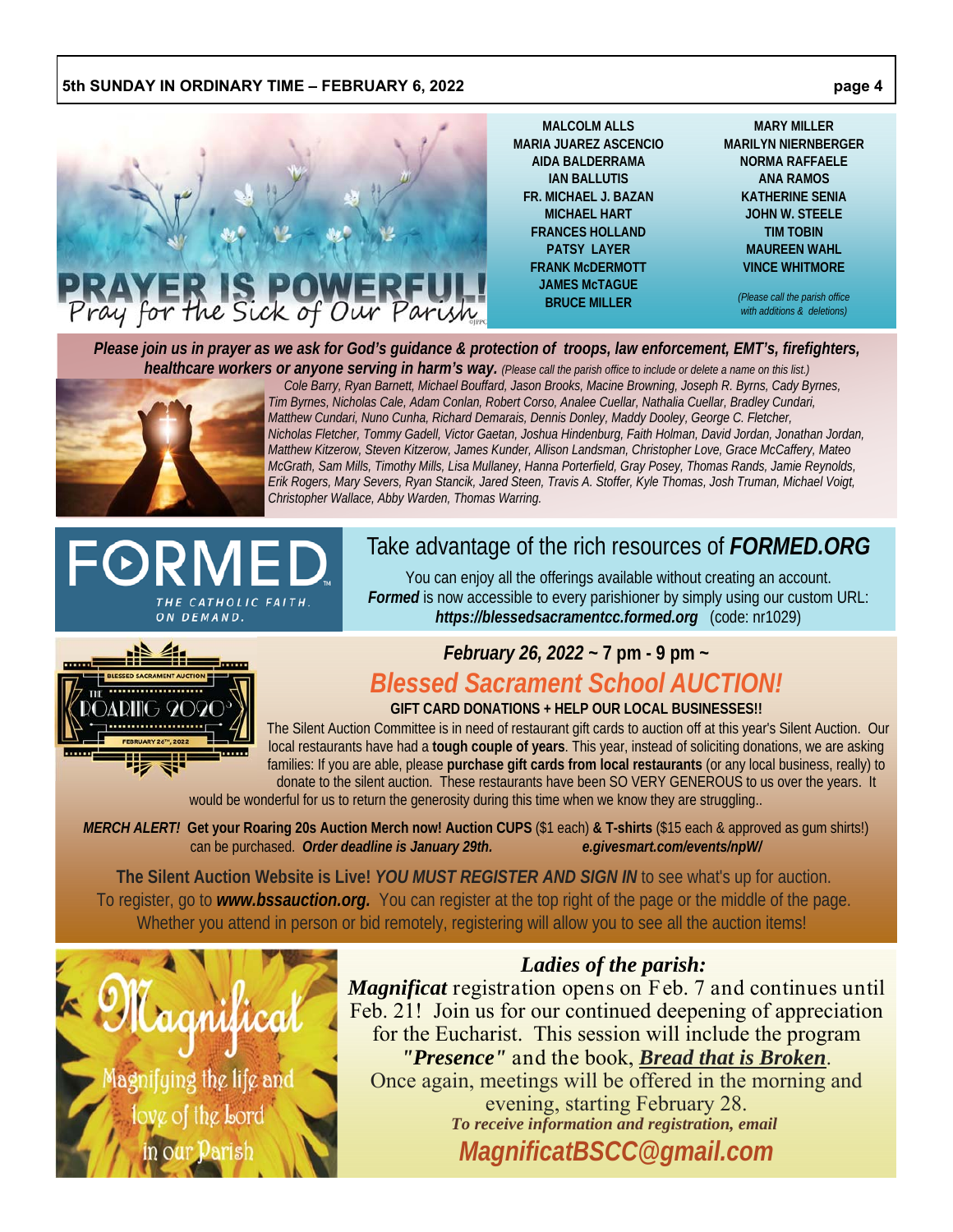

#### *Weekly Diocesan TV Mass*

*10:30 & 11:00 am* Sundays on **Channel 50 (WDCW)**  Other Masses on Cable & Satellite stations: **6:30 am** on **UPTV** *(Passionist Fathers) &* **8:00 am, Noon & 7:00 pm** on **EWTN**

## *Listen to CATHOLIC RADIO*

*WMET 1160 AM and* via the *(free)* **Ave Maria Radio APP**! *Visit: ww.grnonline.com*





## *Singers Wanted! No experience necessary ~*

*Just a willingness to make a 'joyful noise' in celebration of the liturgy!*  **Contemporary Ensemble** (typically 9:00 am Sunday Mass) and **Adult Choir** (typically 11:00 am Sunday Mass) For information, please **contact:** *John McCrary 703- 998-6100 x103 or jmccrary@blessedsacramentcc.org* 

## *Our Sunday Nursery* is *OPEN ... at 9:00 am & 11:00 am Masses*

Walking age to age 6 welcome! (Don't need to be potty-trained, just walking.) Located in the Early Childhood Center rooms of the school, access at the main school doors. No charge. *In accordance with CDC guidelines, staff will wear masks.*  Questions? Contact Susan Doyle in parish office.



## *ALTAR SERVERS*

Girls & Boys, Third Grade thru High School, are invited to serve at the Altar. Download a registration the form from the parish website & drop it by the parish office. *Questions?* Call the parish office or email Fr. Gonzalez at: *frggonzalez @bscva.org*



**Tuesday evenings, 7:00 pm** *or*  **Wednesday mornings***, 9:15 am ~* **MEETING ROOM**  *We will discuss the person, character, the life & the mission of St Joseph* 

*(Drop-in: No registration necessary)* **Questions? email:** *mfcaime@cs.com with Fr. Mark Carrier ALSO:* Visit *Fr. Carrier's* blog ~ *sanctiscriptores.blogspot.com*



## *Seeking the Face of God in Prayer*

All are invited to *Seeking the Face of God in Prayer: Icons, Music, and the Eucharistic Lord*

on **Friday, February 18** at 7 p.m. at **Saint Mark Catholic Church** in Vienna, and on **Friday, February 25** at 7 p.m. at **Saint Bernadette Catholic Church** in Springfield. Join us for an evening of art, music and faith. Local artist *Andrew de Sa* will present his new triptych of icons:

*the Incarnation, the Crucifixion, and the Second Coming*,

followed by an evening of music provided by local professional musicians. The music will be drawn from the Taize tradition and paired with each icon, intending to inspire contemplative prayer.

### ~~~~~~~~~~~~~~~~~~~~~~~~~~~~~~~~~~~~~~~~~~~~~~~~~~~~~~~~~~~~~~~~~~~~~~~~~~~~~~~~~~~~~~~~~~~~ *Learn Why Catholics Care for Creation!*

Do you wonder how changes in climate affect us and the world that sustains our life, but are not sure what our faith teaches about the issue? Join us on Tuesday, February 8 at 7 p.m. for *"Why Catholics Care for Creation"*, the first in a series of webinars offered by our diocesan Creation Care Network.

Hosted by St. John Neumann parish in Reston, the webinar will explain Catholic teaching about the created world, explore what our faith tells us about our duty to care for each other and the earthly home God has given us, and help us understand how to sustain this world to leave to our children and their children.

> **RSVP** to *saintjn.cch@gmail.com* to get the Zoom link. *Five additional webinars will be offered throughout the spring of 2022*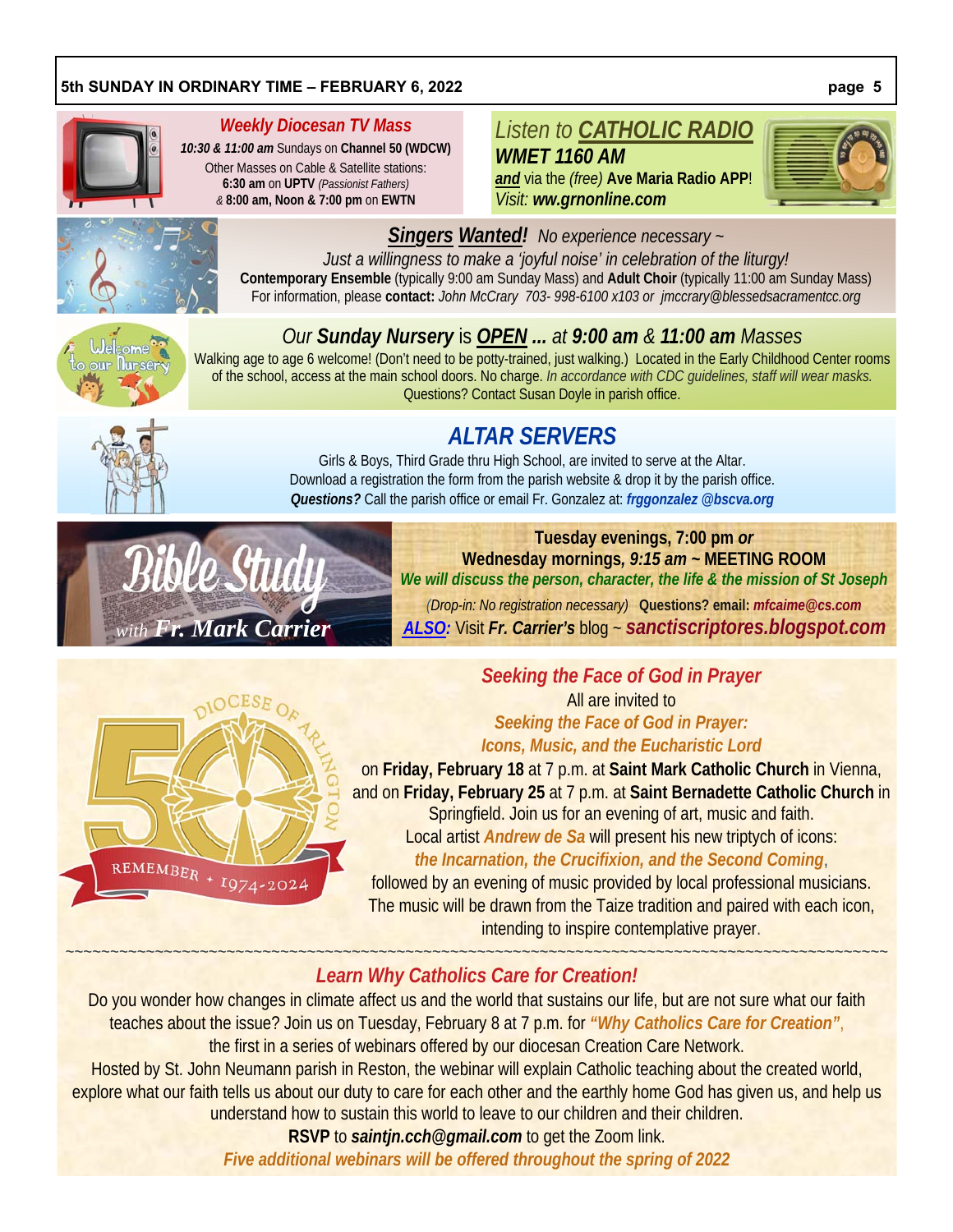

## *Blessed Sacrament Prayer Shawl Knitting & Crochet Ministry*

**MEETING: THURSDAY, MARCH 3rd ~ 7:00 pm ~ MEETING ROOM / PARISH LIBRARY** (weather/storms permitting!) *We are working on hats & scarves in addition to our lap blankets, baby blankets & prayer shawls. Thanks to our anonymous crafters! We have yarn if you need it. Drop-off your hand-made donations at the parish office any time.* Questions? Call Lana at 703-299-8389 (or email Marie at *mniernberger@bscva.org*)



St. Monica, diamond of unwavering faith, pray for us! It is estimated that 20 million Americans consider themselves to be lapsed Catholics. More than likely, we all know someone within each of our own families who simply no longer practices the faith or has not yet come to know Jesus. St. Monica is patroness & powerful intercessor. *~ Join us today, & everyday, along with 130+ petitioners as we pray for the return of fallen-away Catholics; ~ Unite your loved ones into our daily prayers through our prayer list found in the Sacred Heart Chapel (specify 'St. Monica prayers'); ~ Pray!* **Greg Golubin 202-437-1274** 



*The SAINT PADRE PIO PRAYER GROUP of Northern Virginia*  Meets at 2:30 p.m. on the 4th Sunday of every month in the Daily Chapel. Please call the Parish Office for more information. (703) 998-6100



## Have you ever thought that you would like to do a little more for God? *You, with God's Holy Spirit, may help Jesus, Mary, and yourself with Spiritual Works of Mercy!*

## **The Legion of Mary**

*Meeting day & time: Wednesdays at 7:00 pm Questions? Call or email the parish office with your contact information. (703) 998-6100 parish\_office@bscva.org*



 *BRIDGE is BACK on TUESDAYS at the PARISH CENTER! ~* 12 Noon to 3 pm Contact Ann Corro for more information (703) 370-3664

 *SAINT MARTIN de PORRES SENIOR CENTER ~* 4650 Taney Avenue, Alexandria 22304 All Alexandria residents, 60+ years old are welcome! Daily activities & lunch. Transportation will be provided, but you must RSVP ~ *Call 703-751-2766* 

 *SENIOR SERVICES of ALEXANDRIA (SSA) ~* Join **"SSA Connection"** to get a weekly email with the latest videos, information on activities & services, TED Talks, recipes & much, much more for Seniors in Alexandria! Email to: *communications@seniorservicesalex.org* 

*Blessed Sacrament 39+ Singles* Contact: Tom Palumbo - *tomtal1@verizon.net 703-313-8388* 

*PRIME TIME SINGLE CATHOLICS* **(PTSC)** serves diocesan single Catholics 40 and over. Meet us for: Thursday lunches and Much more! Details, visit: bit.ly/ptsc Questions or RSVP: Tom ptscnva@gmail.com.





*E-membership in the Knights of Columbus for eligible Catholic men (age 18+) is available.* 

OF COLUMBUS Visit https://www.kofc.org/secure/en/join/join-the-knights.html to learn more. Potential members also can send an email to **gk11947@kofc.org** or call the Parish Office and leave a message. A Knight will return your call. *Vivat Jesus!* 

*MEN'S GROUP ~ All men of the parish are welcome!* **Saturdays ~ 7:00 - 8:30 am ~ QUINN HALL**  *Questions? bsmensgroup@gmail.com Join us whenever you can to grow in faith, fraternity & fellowship***!**

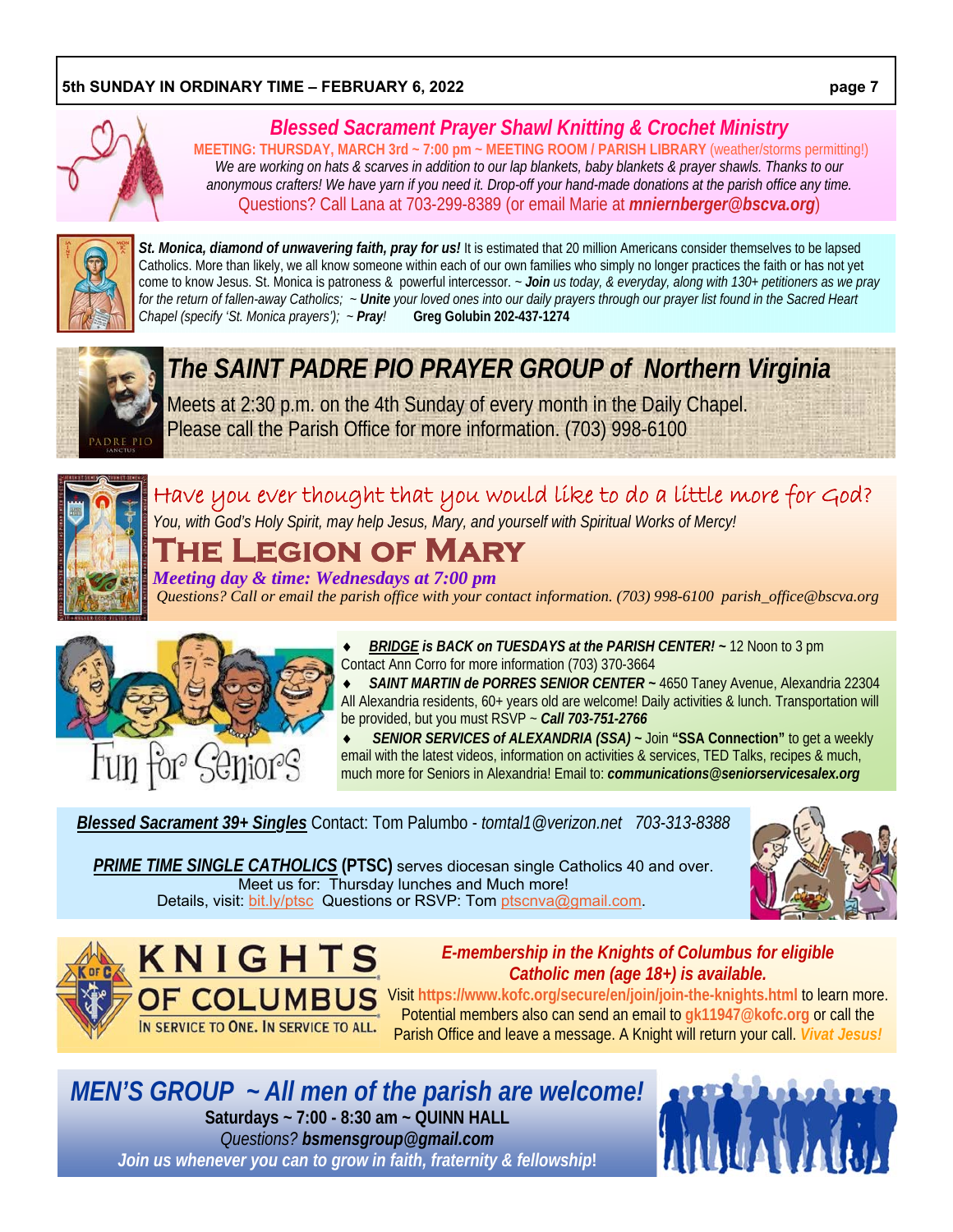**Victim Assistance Program for Those Sexually Abused as a Minor** *~ The Catholic Diocese of Arlington provides comprehensive assistance to anyone who as a minor was sexually abused by a priest, deacon, teacher, employee or representative of the diocese. Parents, guardians, children and survivors of sexual abuse are invited and encouraged to contact the diocesan Victim Assistance Coordinator, who will provide support, consultation, referrals. The Catholic Diocese of Arlington is committed to assisting victims/survivors throughout the healing process.*  **For further information, call (703) 841-2530 Or visit: www.arlingtondiocese.org/Child-Protection/** 

## *How You Can Help Recently Arrived Afghan SIV Holders*



As events in Afghanistan continue to unfold, Catholic Charities Migration and Refugee Services welcomes Afghan SIV holders *(individuals who assisted US operations in Afghanistan)* to Northern Virginia. If you are interested in assisting, please email*: lourdes.iglesias@ccda.net* or visit:

*www.ccda.net/give-help/donate-goods-and-transportation/help-immigrants-and-refugees/*

## CHRIST HOUSE ~ 131 S. West Street, Old Town

You can help serve the vulnerable from this Alexandria-based facility. **Contact:** Sister Annie Juan - aniliza.juan@ccda.net

Blessed Sacrament parish provides dinner casseroles & serving help (Covid-Safe!) to **Christ House Alexandria** on the first Wednesday of every month! Volunteer casserole preparers &/or helpers are needed—discover the best way you can help. Families, & teens needing service hours are especially welcome! Contact: Mary Kilkenny 571-296-6969 ma*ry.kilkenny@yahoo.com*



*ALIVE!, Inc. NEIGHBORS HELPING NEIGHBORS! www.alive-inc.org 703-837-9300* 

Monetary donations are greatly needed & gratefully accepted. Please visit the website for more information on how to help.

Interested in **volunteering?** Contact Liz Feiler at *lfeiler@alive-inc.org*

*Mother of Light Center* **~** *www.motheroflightcenter.com* 



## **COMMISSIONED BY CHRIST**

*www.commissionedbychrist.org* **CBC is a ministry within the Catholic Diocese of Arlington that organizes LOCAL & OVERSEAS mission trips for families and adults.** 

*VIRTUAL EVENTS NOW! Visit the website for info.* 

*Blessed Sacrament Parish Office Business Manager position available April 1. This position requires a Bachelor's degree in business and accounting, with previous experience as a business manager and supervising employees. This position supports the Pastor and fulfills administrative, financial, payroll, facilities and maintenance, responsibilities. Must have experience in non-profit accounting, and certified public accounting (CPA) preferred. Knowledge of Microsoft Office© and Quickbooks© is necessary. Prepares and administers budget and P&L statements, and must attend evening Finance Council meetings quarterly. Email your resume to: parish\_office@bscva.org* 



### *The CARPENTER'S SHELTER BAG LUNCH PROGRAM ~ We need lunches!*  **Next Distribution:** *Sunday, February 13th*

Individuals & families are invited to make & donate bag lunches for distribution on the 2nd Sunday of each month to the residents of *The Carpenter's Shelter* in Alexandria. We need a dedicated, monthly crew to

insure we have enough to supply the clients lunches for the following week. Items are dropped off on the 2nd Sunday by 10 am to a cart outside Quinn Hall. Each bagged lunch to include - a sandwich (preferably meat and/or cheese with *NO* dressing), a dessert & a piece of fruit. Donations of bulk items are also welcomed.

**Please call to sign up or with questions - Lana at 703-299-8389** *Thank you!*

 $\n *Meu*\n$